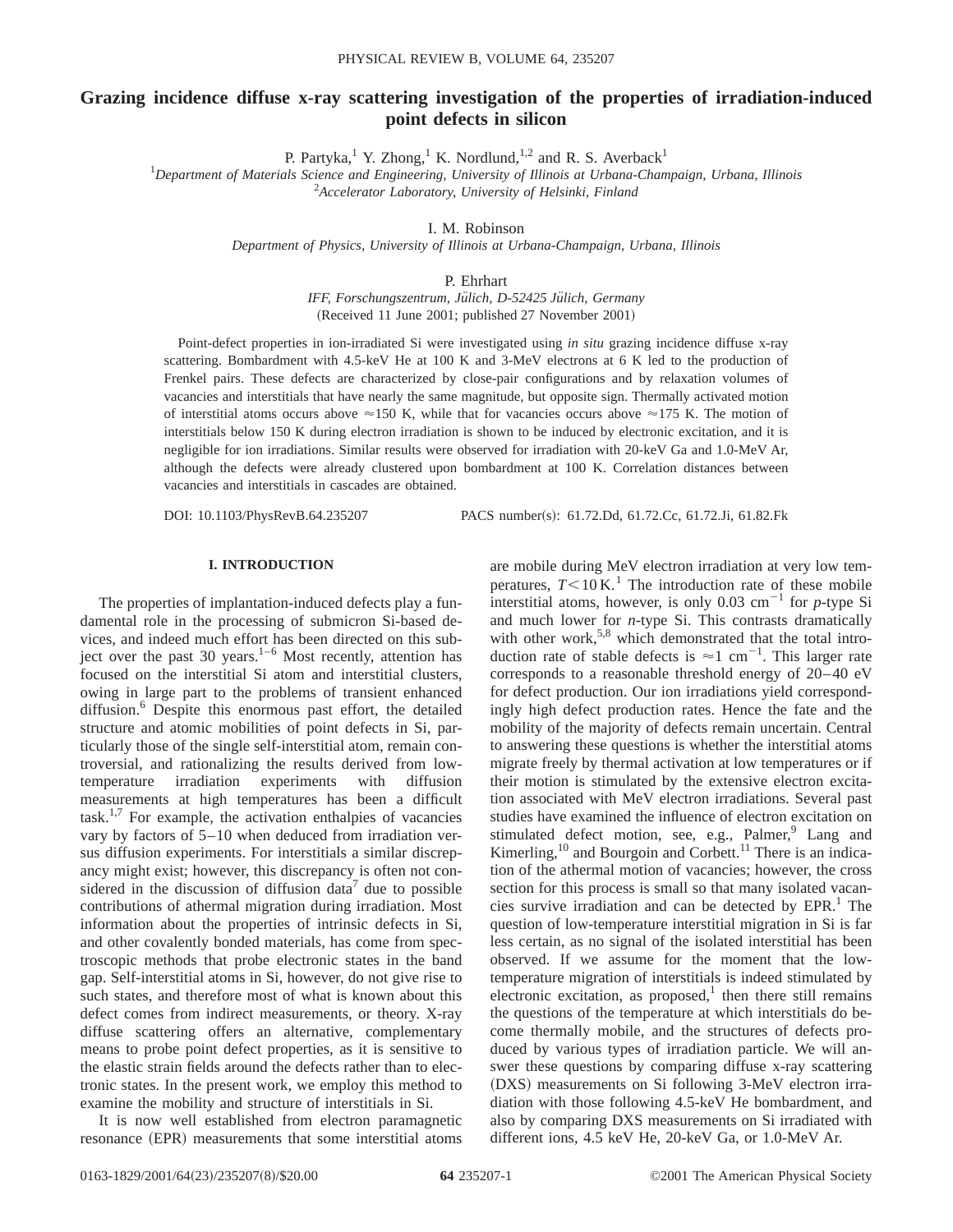Similar to electron irradiation, low-energy He bombardments produce predominantly isolated Frenkel pairs; however, generally overlooked is the fact that the amount of electron excitation per displaced atom is diminished from electron irradiations by more than three orders of magnitude. He irradiations, therefore, make it possible to study the properties of single point defects in virtual absence of electron excitation. Comparison of the defect reactions following MeV electron and low-energy He irradiation thus provides a powerful means to assess the influence of electron excitation, particularly if the same experimental method is employed to probe the defects produced by the two irradiations.

The properties of defects produced in high energy recoil events were examined by using 20-keV Ga and 1.0-MeV Ar irradiations. For these bombardments the electronic excitation is reduced an additional two orders of magnitude relative to their defect production cross sections; however, the defects are no longer produced in isolation, but rather in energetic displacement cascades.<sup>12,13</sup> These irradiations with heavy ions, therefore, made possible an examination of cascade effects on defect reactions and structures.

### **II. EXPERIMENT**

Huang diffuse x-ray scattering is a well-established method for examining the structure of defects in irradiated crystals;<sup>14</sup> however, it has been used almost exclusively with MeV electron and fast neutron irradiations, for which the defects are created homogeneously throughout a thick specimen. For low-energy ion bombardments, such as the 4.5-keV He or 20-keV Ga bombardments of Si employed here, the average depth of the damage,  $\langle x \rangle$ , is  $\approx 50$  and  $\approx 30$  nm, respectively.15 These depths are much shallower than the penetration depth of x rays. We thus employed a grazing incidence scattering geometry.<sup>16</sup> For the present studies it was necessary to cool the specimens to  $\approx$  100 K and perform *in situ* bombardments. In addition, ultrahigh-vacuum (UHV) conditions are required to limit condensation of residual gases on the sample surface. We emphasize this point owing to the shallow penetration depth of both the low-energy ions and the glancing x rays in these experiments.

The current experiments were performed at beamline  $X-16A$  at the National Synchrotron Light Source,<sup>17</sup> where facilities are available for *in situ* bombardments under the conditions just described. The He irradiations were performed using a 4.5-keV ion source. The beam was broadly rastered to assure a uniform flux over the  $0.5 \times 0.5$ -cm<sup>2</sup> specimen area. The ion flux was measured *in situ* using a Faraday cup that was placed in front of the sample before and after the irradiations. For the Ga irradiations, a UHV liquid-metal ion source was employed. For both types of irradiation, the x-ray scattering was measured prior to irradiation, i.e., the background, and then again following each of a series of dose increments. Another series of experiments was performed using samples that were irradiated *ex situ* with 1-MeV  $Ar^+$  ions. For these experiments, the background scattering was obtained after annealing the samples in the scattering chamber to high temperature. The specimens employed for the ion irradiations were lightly P-doped



FIG. 1. Diffuse x-ray scattering intensities from defects produced by 4.5-keV He bombardment at 100 K, plotted as  $Sq^2$  vs scattering vector *q*. Inset are corresponding data plotted as *S* vs *q*. *S* is the total scattering intensity.

Czochralski  $(Cz)$ -Si $(111)$ , with an electrical resistivity of  $\approx$  100  $\Omega$  cm, while both Cz and float zone (FZ) Si samples were employed for the electron irradiations. The experimental procedures for low temperature electron irradiations were described previously (see, e.g., Ref.  $18$ ).

#### **III. RESULTS**

#### **A. 4.5-keV He vs 3.0-MeV electron damage**

Typical scattering intensities near a  $(220)$  in-plane reciprocal-lattice point **G**, following bombardment at 100 K with 4.5-keV He from doses of  $7.8 \times 10^{13} / \text{cm}^2$  to 8.1  $\times 10^{14}/\text{cm}^2$ , are shown inset in Fig. 1. The defect scattering was obtained by subtracting out the background intensities, which are represented by the curve for zero fluence in the inset. These scattering data are plotted in the main part of Fig. 1 as  $Sq^2$  versus q, where q is the distance in reciprocal space between the scattering vectors  $\bf{K}$  and  $\bf{G}$ , and the scan is in the radial direction. The product  $Sq^2$ , is plotted here since Huang scattering typically scales inversely with  $q^2$ .<sup>19</sup> The average scattering intensity  $(Sq^2)$  is plotted as a function of dose in Fig. 2, where at 100 K it is seen to increase nearly linearly with the fluence. Corresponding data from electron irradiations are plotted in a similar fashion in Fig. 3, for comparison. Both sets of data reveal strong deviations from the expected  $q^{-2}$  dependence, with the product  $Sq^2$ decreasing markedly at small *q*. Deviations from a  $q^{-2}$  dependence generally arise when the scattering centers are spatially correlated. Indeed, similar scattering behavior was observed for electron irradiated GaAs,<sup>18</sup> InP,<sup>20</sup> and Ge.<sup>21</sup> In these studies the deviations were attributed to the spatial correlation between the vacancy and interstitial comprising each Frenkel pair.

The particularly strong reduction in scattering intensity that we observe at small *q* indicates that the locations of the vacancies and interstitials are also correlated in Si, and that the relaxation volumes of the two defects in Si are of nearly equal magnitude but of opposite sign. This interpretation of the scattering data is affirmed by Fig. 4 where calculated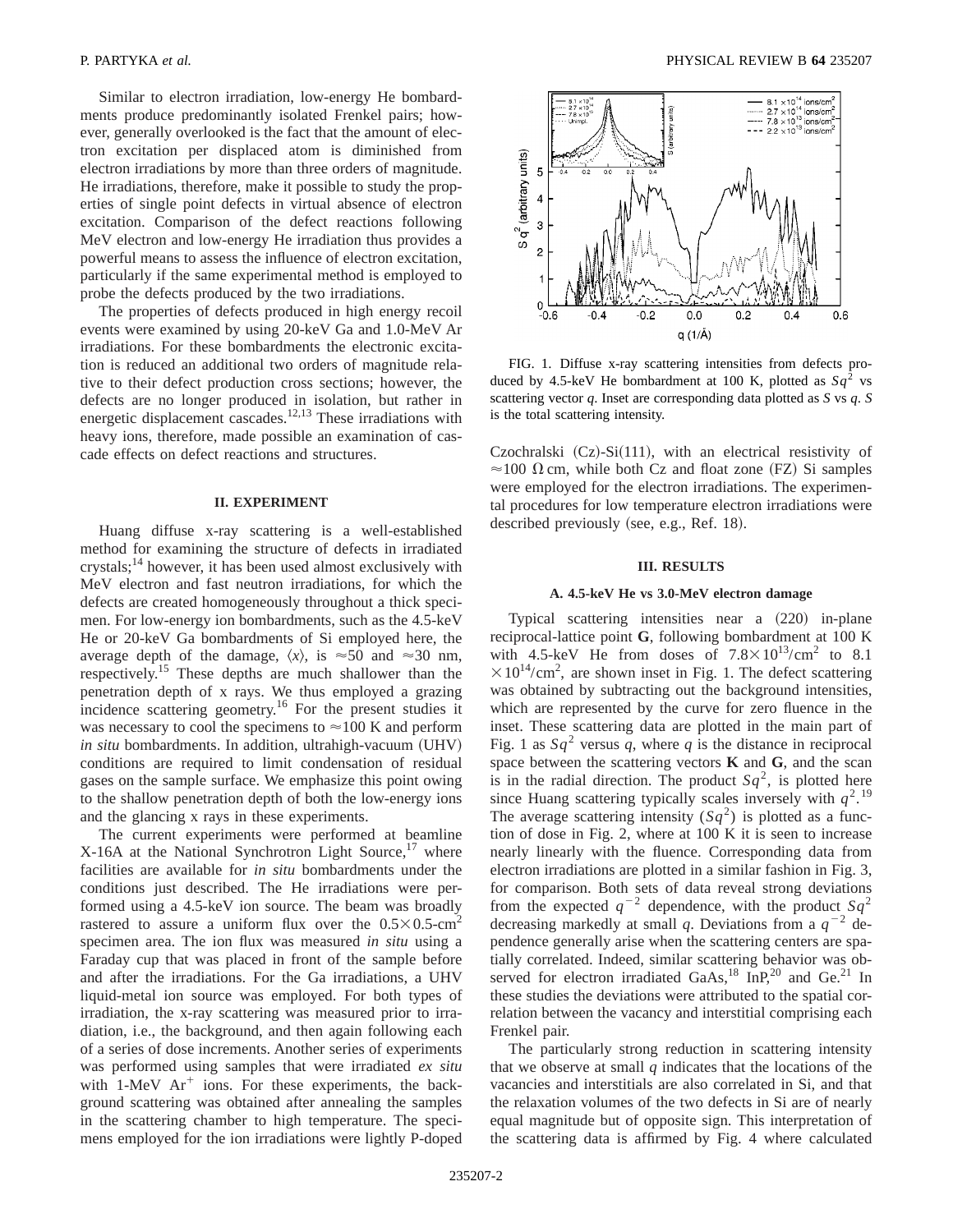

FIG. 2. Ratio of the integral diffuse scattering intensity *I*, arising from defects to the thermal diffuse background, as a function of dose with 4.5-keV He ions. Results at different reciprocal-lattice vectors and for different irradiation temperatures are shown.

scattering intensities from various defects in Si are plotted as a function of *q*. The calculations were performed by first using computer simulations to obtain the displacement fields around the defects, and subsequently performing a discrete sum for the scattering intensity. The details of our calculation procedures are found in Ref. 22. It is noteworthy that the reduced scattering at small *q* observed here for Si and other semiconductors is not found in metals; this is simply a consequence of the relaxation volumes of interstitials in metals being much greater than those of vacancies. $^{23}$  Measurements of the lattice parameter of Si showed no measurable changes  $(\Delta a/a \leq 0.05$  per atom fraction of Frenkel pairs) during electron irradiation and thus directly corroborate the relative relaxation volumes deduced from the DXS measurements.

Since the reduced scattering at small *q* arises from the correlation between the vacancy and interstitial positions, the correlation distance could be obtained by comparing our ex-



FIG. 3. Diffuse x-ray scattering intensities from irradiationinduced defects plotted as  $Sq^2$  vs scattering vector *q* due to 3.0-MeV electron irradiation at 4.6 K. Inset are average values plotted as a function of dose.  $K$  is the magnitude of the reciprocal lattice vector.



FIG. 4. Scattering intensities calculated for various defects using computer simulations. See Ref. 22 for details.

perimental data with results of the simulations. From data like that shown in Figs. 1 and 3, we obtain separation distances of  $\approx 0.8$  and  $\approx 1.2$  nm for the electron and He ion irradiations, respectively, when irradiated to low doses. These values agree well with molecular-dynamics simulations of Frenkel pair production in low energy recoil events,<sup>24,25</sup> and thus provide an important validation test of our DXS simulations and the interpretations of the data that follow. For example, also shown in Fig. 4 are the scattering intensities from both isolated vacancies and isolated interstitials. Note that since the relaxation volumes have nearly the same magnitude but are of opposite sign, the scattering intensities have nearly the same magnitude but are far stronger on one side of the Bragg peak, or the other (positive  $q$  for interstitials and negative  $q$  for vacancies). This qualitative result is also obtained from calculations of Huang scattering from idealized defect structures based on elasticity theory.<sup>19</sup> Asymmetries in the scattering, therefore, provide specific information about the structure of each of the two defects. Scattering intensities from small defect clusters are also shown in Fig. 4, and it is seen that they are approximately proportional to the square of the number of defects in the cluster. This indicates that the strain fields arising from the defects in the clusters superpose linearly.

In comparing our electron and ion irradiation results, we note that the strong suppression of scattering intensities at small *q* is observed for electron irradiations only for the samples irradiated to low fluence,  $\langle 2 \times 10^{19} e^{-7} \rangle$  (see Fig. 3), while it is observed after all He ion irradiations (Fig. 1). Unfortunately we cannot directly compare the defect concentrations produced by the two types of irradiations, since we did not measure the absolute x-ray scattering intensities for the ion irradiations. Normalization of the two sets of data to the thermal diffuse background, however, enables an estimation of the relative defect concentrations. This procedure indicates that the Frenkel pair concentration for the lowest ion fluence  $(\approx 0.001)$  displacements per atom based on a Kinchin-Pease model<sup>15</sup>) is approximately equal to that for the highest electron fluence. This estimate agrees well with defect production calculations.

Since the close-pair correlation vanishes for the electron irradiation at high dose, we computed the average scattering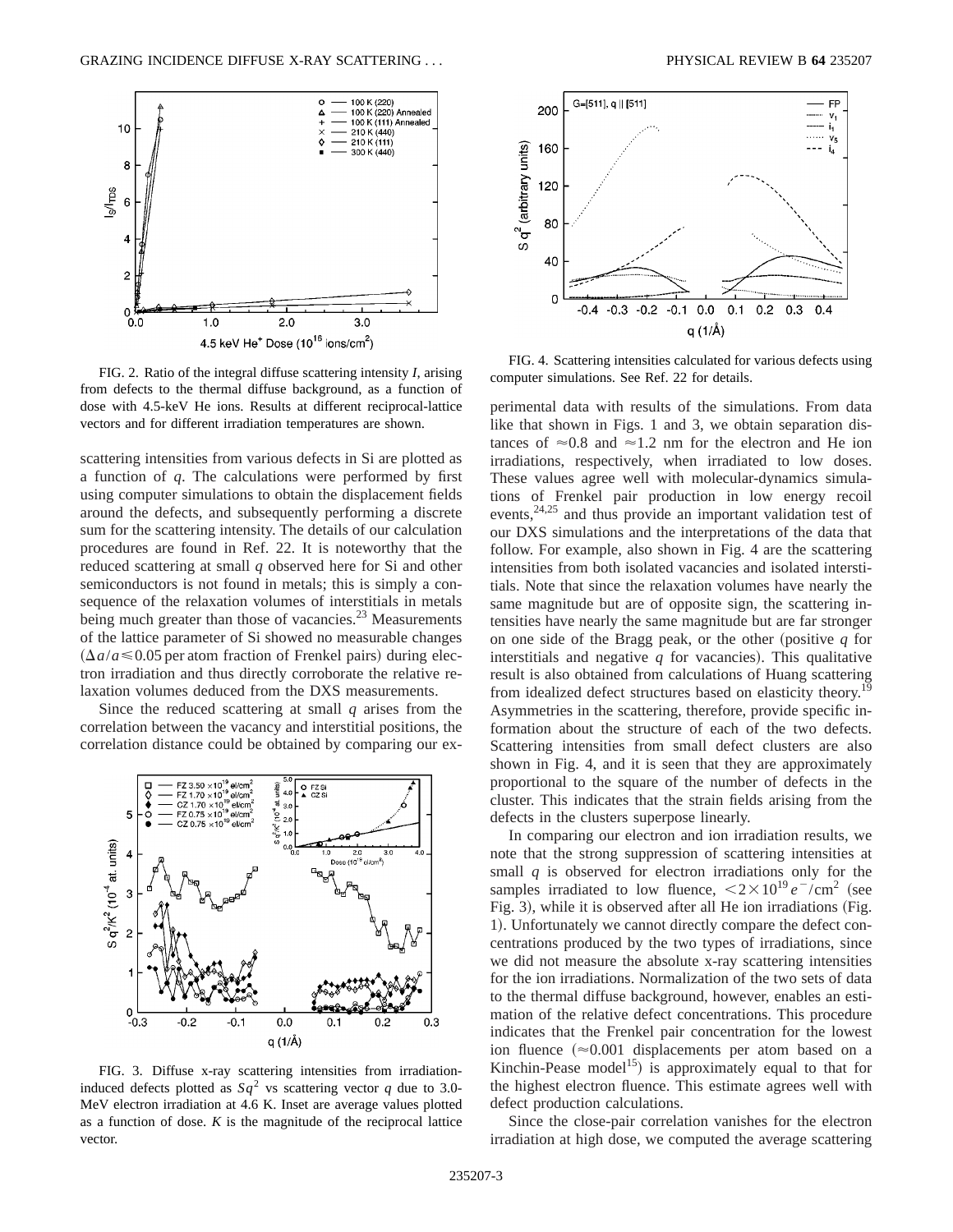

FIG. 5. Diffuse scattering intensities after irradiation with 4.5 keV He at 100 K, and again after annealing to 170 K. Inset is the fractional recovery of diffuse scattering from defects produced by  $-3-MeV$  electrons as a function of annealing temperature.

 $\langle Sq^2 \rangle$  for the different electron irradiations and plotted them versus the dose, as shown inset in Fig. 3. It is noteworthy that the dose where the vacancy-interstitial correlation is lost during electron irradiation,  $\approx 3.5 \times 10^{19} / \text{cm}^2$ , the integral scattering intensity begins to deviate from a linear dose dependence, becoming supralinear. This deviation signals that interstitials are no longer correlated with their vacancies, but rather are clustered. For the ion irradiations, the linear—and finally sublinear—dependence of the average intensity persists to a dose nearly two orders of magnitude higher than after the highest electron dose; see Fig. 2. Some small changes in the distribution of scattering intensity are observed for the He irradiations at very high doses; these will be discussed below, along with the data for the  $Ga^+$  and  $Ar^+$ implantations.

#### **B. Low-temperature annealing**

We have also examined the annealing of the damage produced in Si following bombardment at low temperatures. Some annealing,  $\approx$  20% occurs between 4.6 and 100 K following electron irradiation to any dose, as seen inset in Fig. 5; we attribute this to close-pair recovery. Above 100 K, additional annealing was observed between 100 and 200 K for the samples irradiated to low dose, while essentially no additional annealing of the symmetrical part of the scattering was observed between 100 and 500 K following the high dose treatment. The He bombardments were performed at 100 or 120 K, and consequently any possible close-pair annealing at very low temperatures could not be examined. A significant amount of recovery was observed between 100 and 170 K, as shown in Fig. 5. Defect annealing is recognized by the decrease in scattering intensity at negative *q*, but with correspondingly little or no change at positive *q*. The fractional recovery during this annealing step was nearly independent of the amount of damage introduced at 100 or 120 K. We can estimate the recovery from data like that shown in Fig. 5 by assuming that vacancies are not mobile during this



FIG. 6. Diffuse scattering intensities after irradiation with 20 keV Ga at 100 K, and again after annealing to 230 K.

annealing interval, an assumption that we justify below. In this case, the percentage reduction in intensity at negative *q*, which derives mostly from the loss of vacancies, is linearly proportional to the fractional recovery. The recovery is  $\approx$ 35%, which is very similar to that found after the low dose electron irradiations. Noteworthy is that stage-I recovery in metals following He bombardment to comparable doses is also  $\approx$  35%.<sup>26</sup>

## **C. Heavy-ion irradiations**

Results for 20-keV Ga<sup>+</sup> bombardment of Si at 100 K are shown in Fig. 6. For Ga, the ratio of damage energy to electron excitation is reduced an additional factor of  $10<sup>2</sup>$ . The scattering data reveal a similar spatial correlation between vacancy and interstitial defects, despite their being produced in energetic displacement cascades. The annealing behavior is also quite similar, as illustrated in Fig. 6. Again it is observed that the scattering at positive *q* becomes significantly larger than the contribution at negative *q* after annealing at 100 K. For the irradiation represented here, the scattering at positive *q* actually increases on annealing, providing convincing evidence that this is indeed an interstitial clustering reaction. There are other differences in the scattering for the He and Ga ion irradiations as well. Most notable is the distribution of scattering intensities for the two irradiations. At low doses, the products  $Sq^2$ , plotted in Figs. 1 and 6, begin to decrease near the Bragg peak at different values of  $q=q^*$ . For the low dose He irradiations,  $q^*$  is  $\approx 0.20$  $\AA^{-1}$ , decreasing to  $\approx 0.10 \text{ Å}^{-1}$  at the highest doses. For the Ga irradiations,  $q^* \approx 0.05 \text{ Å}^{-1}$  at low dose (2)  $\times 10^{12}$  Ga ions cm<sup>-2</sup>), and  $\approx 0.025$  Å<sup>-1</sup> at high dose (8.4)  $\times 10^{12}$  Ga ions cm<sup>-2</sup>). These different values of  $q^*$  illustrate the different correlation distances between vacancies and interstitials and hence quite different defect structures for the two types of irradiations.

#### **D. Irradiations at elevated temperatures**

Diffuse x-ray scattering measurements were also performed following irradiation at elevated temperatures. For He, the irradiations were performed at 120, 220, and 300 K,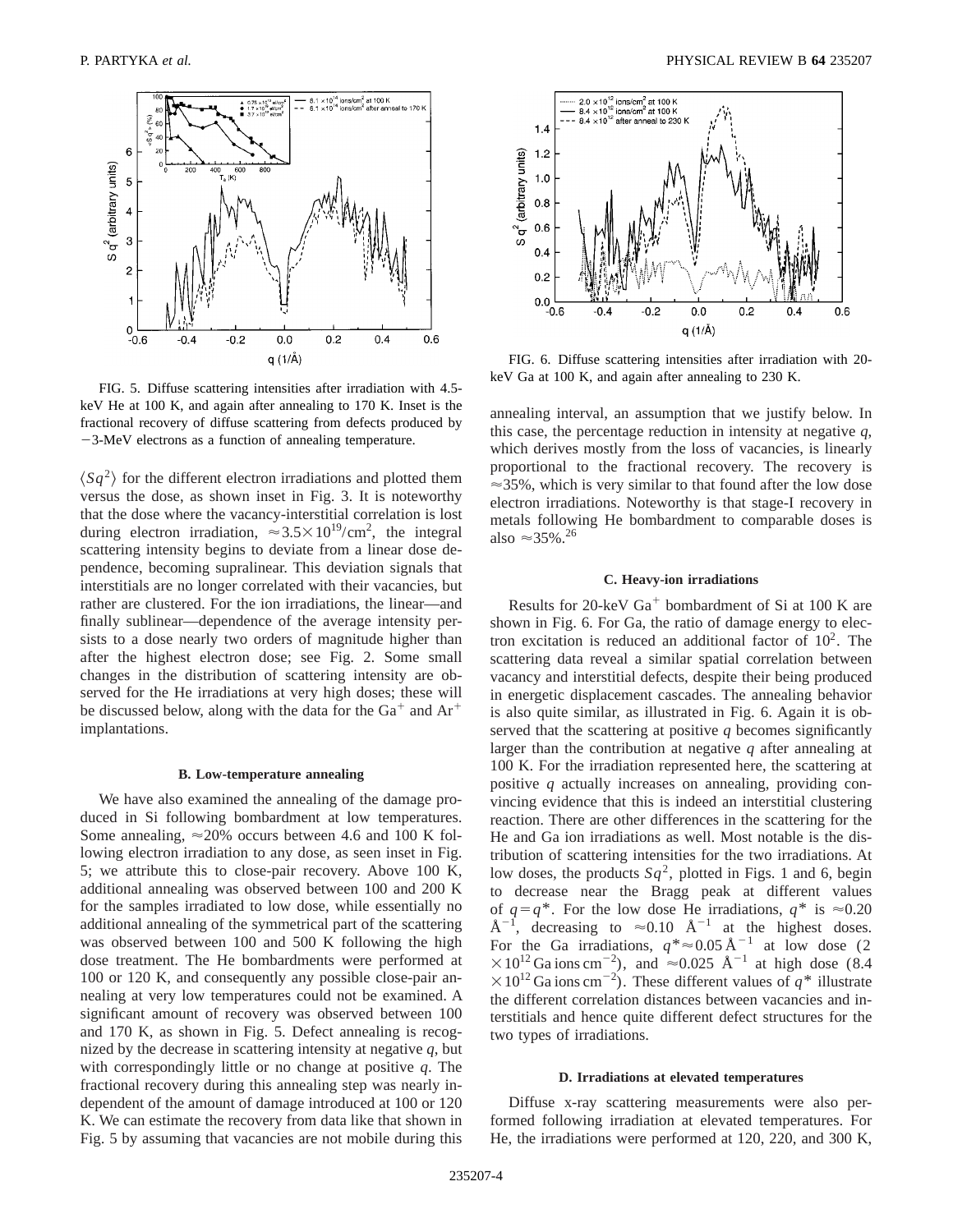

FIG. 7. Diffuse scattering intensities due to 4.5-keV He irradiation at 220 K for various ion doses.

in addition to 100 K, while for the Ga ions the additional irradiations were performed at 150, 220, and 300 K. Typical data sets are illustrated in Fig. 7 (He at 220 K) and Fig. 8 (Ga at 150 K). For He bombardments at 220 K, the results are quite different from both the Ga irradiation at 150 K and the He irradiations at 100 K followed by anneal to 170 K. For doses below  $0.5 \times 10^{16}$  cm<sup>-2</sup>, the scattering has become nearly symmetric. Analysis of the data shows, in fact, that the average scattering  $\langle Sq^2 \rangle$  is somewhat stronger at negative *q* at these lower doses. At higher doses, the trend reverses and the scattering becomes stronger at positive *q*, as seen in Fig. 7. Spatial correlations between vacancies and interstitials are again observed for both types of irradiation by the reduction in  $Sq^2$  at small *q*. For the He irradiation,  $q^*$ decreases to  $\approx 0.075$  Å<sup>-1</sup>, while for the Ga irradiation  $q^*$ remains at  $\approx 0.05 \text{ Å}^{-1}$ .

Finally, we have performed irradiations with 1-MeV Ar over a wide range of temperatures. These irradiations were performed *ex situ* using a 3.0-MeV Van de Graaff accelerator. In this case the specimens were warmed to room temperature prior to the x-ray measurements at 300 K; therefore, some annealing takes place prior to examination. Nevertheless, these data allow for some direct conclusions on the defect mobility. Our data from specimens irradiated at 100 K



FIG. 8. Diffuse scattering intensities due to 20-keV Ga irradiation at 150 K for various ion doses.



FIG. 9. Diffuse scattering intensities following 1.0-MeV Ar irradiation at specified temperatures followed by warming to room temperature. Inset are the integral scattering intensities as a function of irradiation temperature.

with either He or Ga, and then warmed to room temperature, showed that the reduction in scattering intensity was less than a factor of  $\approx$  2. The reduction in intensity for specimens irradiated at 300 K with these same ions, on the other hand, was reduced by two orders of magnitude (see Fig. 2). It is indeed generally found that recovery during irradiation at elevated temperatures far exceeds that for annealing to the same temperature following low-temperature irradiation. The ratio of this difference, however, depends on the dose, being the largest at high doses. It is therefore often possible to find the temperature at which defects become mobile by irradiating specimens at various temperatures below room temperature and subsequently analyzing them at room temperature. Data obtained using this procedure are shown in Fig. 9. The main portion of Fig. 9 shows that the scattering following the Ar irradiation conforms to the same pattern as before, with the scattering being somewhat larger at positive *q*. We analyzed the data for total defect concentrations by obtaining  $\langle Sq^2 \rangle$ ; these results are inset in this same figure. Here it is observed that the scattering intensity is constant to within the experimental uncertainty below  $T \approx 150 \text{ K}$ , and then decreases by a factor of  $\approx 2$ . The scattering then decreases slowly as the irradiation temperature is further increased.

#### **IV. DISCUSSION**

#### **A. Athermal mobility of interstitials**

We begin the discussion of point defect reactions in irradiated Si by considering the mobility of interstitials at *T*  $<$  6 K during MeV electron irradiation. Our comparative x-ray scattering results from 4.5-keV He and 3-MeV electron irradiations strongly support the hypothesis that the motion of interstitial atoms at low temperatures is stimulated by electronic excitation. This is indicated, first, by the loss at high fluences of the correlation between the vacancyinterstitial positions observed during electron irradiation at low fluences. At least one of the defects, presumably the interstitial, migrates during prolonged irradiation and either recombines with its nearby vacancy partner or simply mi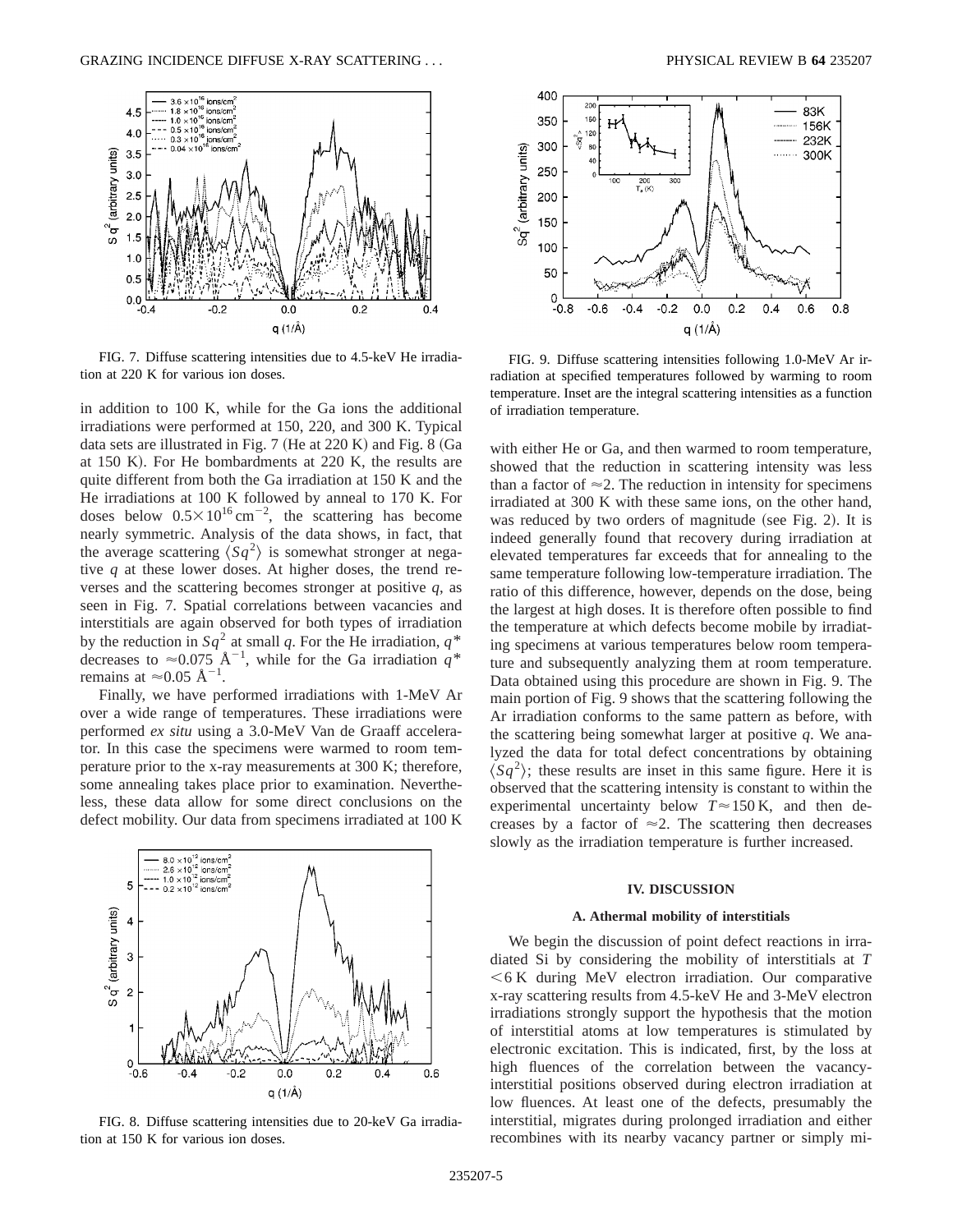grates from it. Note that since the concentration of Frenkel pairs for the largest electron doses is at most  $\approx 10^{-3}$ , the distance between randomly located interstitials and vacancies is greater than  $\approx$ 3 nm. The value of  $q$ <sup>\*</sup> for this correlation distance,  $\approx 0.05 \text{ Å}^{-1}$ , was too close to the Bragg peak to observe in these experiments; see Fig. 3. The loss of correlation cannot be attributed to a higher defect concentration *per se*, since the close-pair correlation is retained at far higher defect levels when they are introduced during 4.5-keV  $He<sup>+</sup>$  bombardments or even 20-keV Ga<sup>+</sup> bombardment.

Additional evidence that interstitials have undergone stimulated migration during prolonged electron irradiation derives from the annealing behavior between 100 and 400 K. Annealing is observed in this temperature regime after electron irradiation to low doses, i.e., where the close-pair correlation still persists, and for both the He and Ga irradiations to any dose. No annealing is observed in this temperature interval, however, following electron irradiation to high doses. This implies that interstitial atoms migrate during prolonged electron irradiation, and form immobile defect clusters (such as a di-interstitial). Trapping at impurities (such as oxygen) can be neglected owing to the high defect concentrations. This latter conclusion is experimentally supported in this work by the identical behavior of electron irradiated Cz- and FZ-grown Si, the recovery at low electron dose, and the recovery observed for all ion irradiations.

#### **B. Thermally activated interstitial mobility**

Since the low-temperature migration of Si interstitials can now be safely attributed to electronic stimulation, we turn to the question of the onset temperature for thermally activated migration of the interstitials. For the He ion irradiations, it is observed that during annealing to  $\approx$ 170 K, the scattering intensity at positive *q* increases relative to that at negative *q*. This is also observed for the Ga irradiations, although for Ga the first annealing temperature is 230 K. Since the scattering at positive *q* values derives mostly from interstitial defects, the data are interpreted straightforwardly by assuming that interstitials become mobile between 120 and 170 K, and that they either recombine with vacancies or form immobile diinterstitial clusters. Recombination leads to a reduced number of vacancies and a decrease in scattering at negative *q*, while the corresponding decrease in the number of interstitials is nearly compensated for in the scattering at positive *q* by the increased scattering from defects in the form of clusters, (see Fig. 4). The formation of only small clusters with an average size containing  $\approx$  2 defects implies that the diinterstitial is immobile below room temperature. If larger clusters were present, the asymmetry in the scattering would be larger than that shown in Fig. 1. The assumption of an immobile di-interstitial is additionally supported by the attribution of the classical P6 EPR spectrum to the di-interstitial, as this defect is stable up to 400 K.<sup>3</sup>

The Ar irradiations establish the onset temperature for the thermally activated motion of interstitials more precisely. As seen in Fig. 9, the retained damage after annealing to room temperature drops by a factor of 2 when the irradiation temperature increases above  $\approx$  150 K. The reason for the reduced damage at 150 K has simple kinetic origins. At low defect concentrations, mobile interstitials (or vacancies) have a high probability to find their close pair partner and recombine. If the defect  $(e.g.,$  interstitial) avoids annihilation with its partner, however, it gains roughly an equal chance of forming a cluster with another interstitial as of finding another vacancy and recombining. Irradiation above the temperature at which one defect becomes mobile,  $T_m$ , typically leads to this low concentration situation, because recovery is occurring during the irradiation. Irradiation at temperatures below  $T_m$ , on the other hand, allows defect concentrations to build up during irradiation. For the defect concentrations used in the present Ar irradiation experiments, the distances between defects were comparable to the distances between close pairs, so that defects gain equal chance of recombining or clustering. Consequently, the large amount of correlated recovery observed at high temperatures is lost for irradiation at low temperatures to high defect concentrations. The vacancies may also become mobile during the annealing to 300 K in this experiment, but while this may complicate the kinetics somewhat, the same basic argument for larger defect retention for irradiations below 150 K is applicable. With reasonable assumptions on the pre-exponential factors, this migration temperature of 150 K corresponds to an activation energy of 0.3 eV. It is noteworthy that this value, which is unquestionably thermally activated and not ionization induced, is much lower than the value of 1.4–1.8 eV deduced from diffusion experiments. $7,27$ 

#### **C. Vacancy mobility**

The onset temperature for vacancy migration is less clearly defined by these experiments, but it appears to lie between 170 and 210 K. The most direct evidence of vacancy motion in these experiments derives from the DXS scattering patterns observed following the 4.5-keV He irradiations at 210 K. At the lowest few doses, but still high relative to the doses at 100 K, the scattering at negative  $q$  is very similar to that at positive  $q$  (see Fig. 7), indicating that the degree of clustering for vacancies is similar to that for interstitials. At higher doses, the scattering at positive *q* becomes somewhat larger, but at these doses,  $>1$  $\times 10^{16}$  cm<sup>-1</sup>, the defect clusters can grow much larger than just simple divacancies and di-interstitials, and consequently the relaxations around the defects may become complex.

Other results are also suggestive of vacancy motion in this temperature interval. Note in Fig. 2, for example, that the defect production rate for the 4.5-keV He irradiations drops by nearly a factor of 100 between 100 and 210 K, but without much additional change when irradiated at 300 K. Presumably the large change at 210 K is a consequence of both the vacancy and interstitial being mobile, while the lack of an additional reduction at 300 K is a consequence of no additional defect becoming mobile, i.e., both di-interstitials and divacancies become mobile only at temperatures higher than 300 K. In contrast, the production rate for the 20-keV Ga irradiation changes by only a factor of 2 between 100 and 150 K, but then it drops dramatically at 210 K. Again, no significant additional change is observed at 300 K. Our indi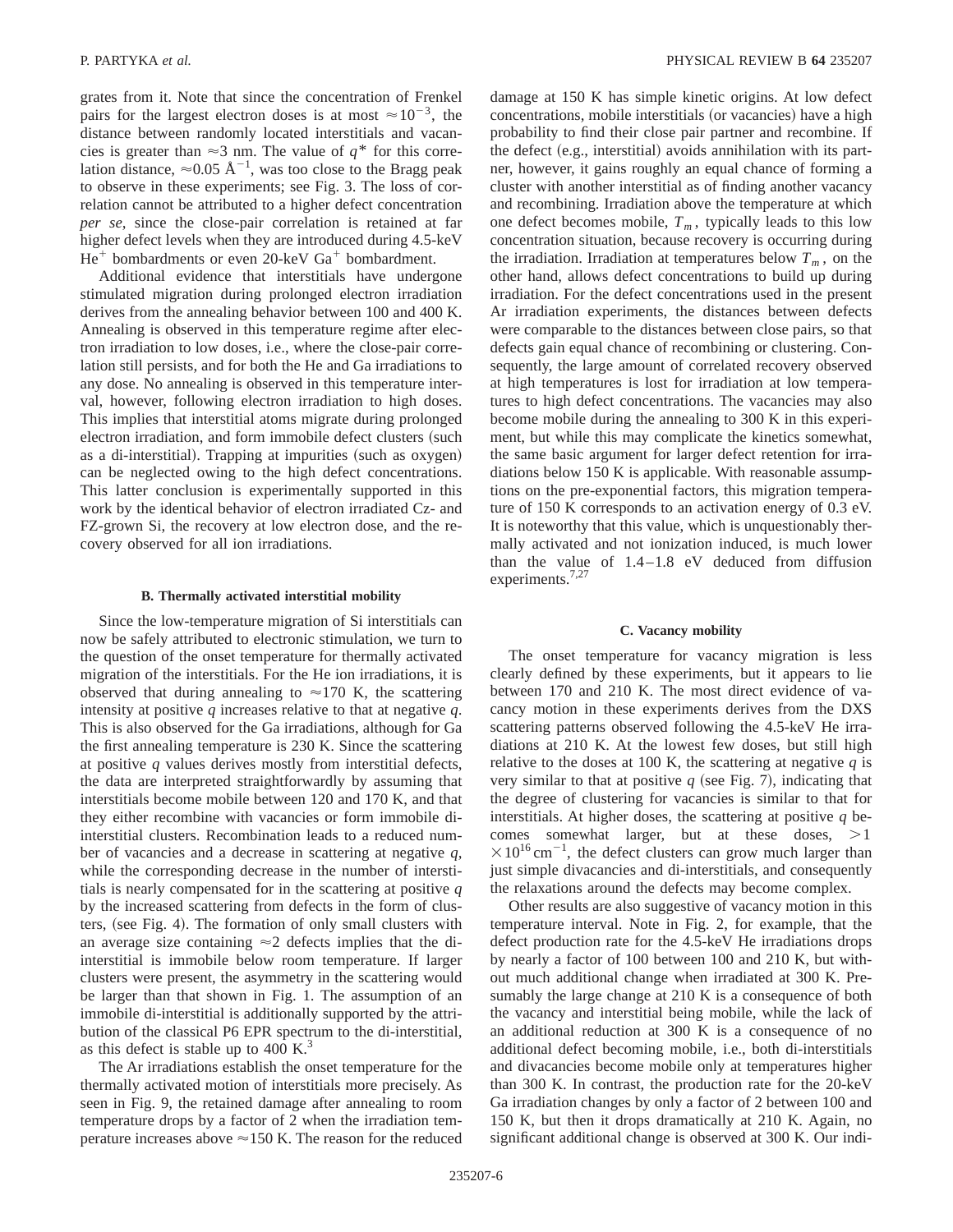cations of vacancy motion in this regime, moreover, appear to be in agreement with earlier results of Watkins. This work yielded migration energies near 0.45 eV to the vacancies with charge states likely to be relevant in the current experiments.<sup>1</sup> The  $V^=$  charge state of the vacancy with a migration energy of 0.18 eV can be reasonably excluded here, since the Fermi level after high dose irradiations is located not too far from midgap; see Ref. 1 for details. Similar to the condition for the interstitial atom, we note a large difference in the migration temperature of vacancies found here compared to that deduced from diffusion data. For vacancies, however, this difference was recognized earlier, and models for the explanation were proposed, although no general agreement yet exists.

#### **D. Defect structure**

Finally we discuss the structure of the defects. As indicated above, the distance separating the vacancy and interstitial is  $\approx 0.8$  nm for electron irradiation, and somewhat larger for the 4.5-keV He irradiation,  $\approx$  1.2 nm. These distances were determined by computer simulation, which show that the correlation distance of defects scales with 1/*q* in reciprocal space, as expected from analytical theory.<sup>19</sup> It was also noted that the value of  $q^*$  for the He irradiations decreased at the highest doses,  $\approx 1 \times 10^{-15}$  cm<sup>-1</sup>, and that the asymmetry in the scattering increased (more intensity at positive *q*). This general behavior is expected since the defects begin to overlap at high doses resulting in ''spontaneous'' recombination and clustering. Recombination results in the annihilation of the original population of close-pair defects, which have a small separation, and the creation of an average correlation distance given approximately by the instantaneous concentration. When spontaneous recombination becomes important, *q*\* should decrease with increasing dose, as observed here. Similarly, when the irradiations are performed at 210 K, the defects are mobile and the original close-pair correlation is again lost.

The observation of small values of  $q^*$  for the Ga<sup>+</sup> bombardments appears to have a similar origin. Ga irradiation produces energetic displacement cascades, for which the defects are produced in high concentrations within a single event. Consequently, locally high concentrations of defects are produced even before the cascades begin to overlap, and close-pair defects are eliminated, as discussed for high dose He irradiation. In addition, defect motion within the cascade is stimulated by thermal spikes, and this further contributes to the annihilation of close pair defects. A more detailed analysis of the cascade structure is not yet possible, since it is believed that small amorphous zones may also exist within the cascade region, and we have not yet evaluated with our simulation model how they might contribute to the scattering, if at all for these irradiations. The difficulties of such

calculations are the large size of the cascades and the large number of events required for statistical significance.

## **V. CONCLUSIONS**

Our experiments show, first, that the very low-temperature migration of interstitials during electron irradiation is indeed driven by electronic excitation, and that such motion is negligible during ion irradiation. Our experiments further show that interstitial atoms produced by ion irradiation become mobile near 150 K, which means that the activation energy for interstitial migration of  $\approx 0.3$  eV is much less than that deduced from thermal diffusion experiments  $(1.4-1.8$  $eV$ ).<sup>7,27</sup> Our findings for the migration of vacancies appear to be in agreement with the results summarized by Watkins, $<sup>1</sup>$ </sup> viz. vacancies become mobile at  $\approx$  175 K. This result is significant in that it confirms, by completely separate means, the far higher mobilities of vacancies obtained by spectroscopic methods  $(0.32-0.45 \text{ eV})$  than from measurements of thermal diffusion  $(1.8 \text{ eV})$ .<sup>27</sup> As we have established a similar behavior of interstitials and vacancies, our combined results indicate a very general defect behavior in Si, and no longer a peculiarity specific to vacancies. Such a behavior was previously considered by Seeger and Chik in an early attempt to describe all defect properties<sup>28</sup> in terms of an entropy-driven change of the structure of interstitials and vacancies from a localized point defect at low temperatures to an extended configuration at high temperature. Additional theoretical work seems necessary, however, before the high-temperature defects are completely understood. The results on the defect mobilities have obvious consequences for modeling diffusion characteristics following ion implantation, since in this situation the activation enthalpy for defect migration rather than the activation energy for diffusion is the relevant quantity.

Our combined measurements of diffuse x-ray scattering and change in lattice parameter reveal that the relaxation volumes of isolated vacancies and interstitials are of nearly equal magnitudes, but opposite in sign. This result, which is of direct importance for understanding point-defect reactions, has additional significance as a reference mark for *ab initio* calculations of defect structures in Si. These same results also show that the separations of vacancy-interstitial pairs produced in low-energy recoil events are predominantly  $\approx$  1 nm, while, for defects produced in cascades, the average distances separating interstitial-vacancy pairs is about twice that distance.

#### **ACKNOWLEDGMENTS**

The research was supported by the U.S. National Science Foundation, under Grant No. DMR-9986160 and the U.S. Department of Energy Basic Energy Sciences under Grant No. DEFG02-96-ER45439.

- <sup>2</sup> J. L. Benton, K. Halliburton, S. Libertino, S. J. Eaglesham, and S. Coffa, J. Appl. Phys. **84**, 4749 (1998).
- <sup>3</sup> Y. H. Lee, Appl. Phys. Lett. **73**, 1119 (1997).

<sup>1</sup>See, e.g., G. D. Watkins, in *Electronic Structure and Properties of Semiconductors*, edited by W. Schroeter, *Materials Science and Technology* Vol. 4 (VCH, Weinheim, 1992), p. 105, and references therein.

<sup>4</sup>N. E. B. Cowern, G. Mannino, P. A. Stolk, F. Roozeboom, H. G.